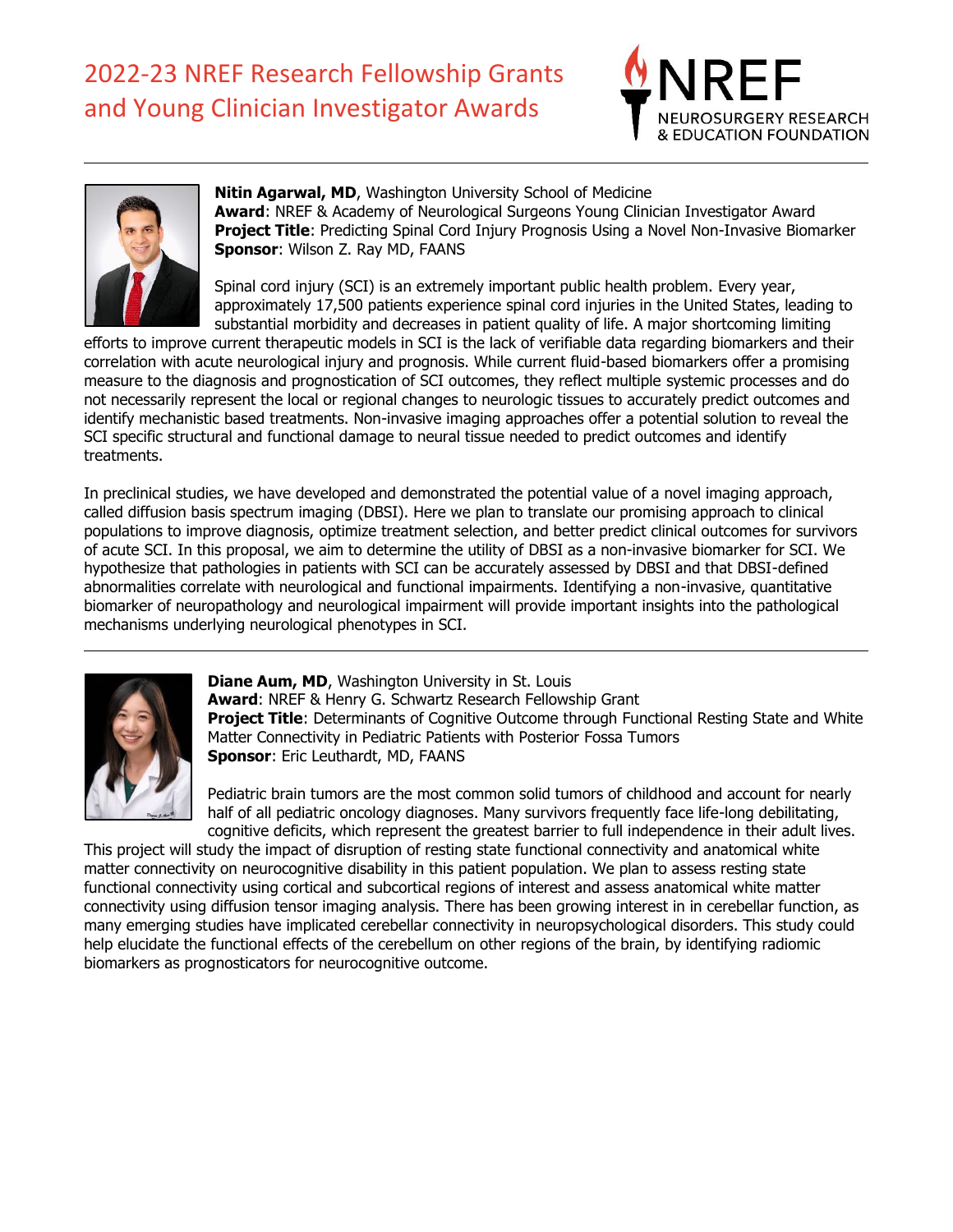



**Gabriel Friedman, MD**, Massachusetts Institute of Technology **Award**: NREF & Academy of Neurological Surgeons Research Fellowship Grant **Project Title**: Recapitulating proprioceptive function via biological actuation in a neural prosthetic model

**Sponsor**: Hugh Herr, PhD

Neural prosthetic systems are devices that interface with the nervous system to restore function in the setting of spinal cord injury, stroke, motor paralysis, amputation, and other causes of neurological disability. Existing devices can decode signals from the brain and

produce movement in the extremities, but sensory feedback in these systems is still quite limited. Proprioception is the sensation of limb position and is important for movement planning, but has yet to be integrated into existing neural prosthetic systems.

In this project, I will explore using a novel construct called the proprioceptive mechanoneural interface (PMI). This interface can modulate afferent proprioceptive signals going back into the nervous system through stimulation of muscle tissue paired with a biological actuator. Ultimately, I will assess whether this PMI construct is able to improve gait dynamics in the rodent model. If successful, this project will be a critical step in incorporating naturalistic proprioceptive function into next-generation neural prosthetic systems.



**Christopher S. Graffeo, MD**, University of Oklahoma **Award**: NREF & Albert L. Rhoton Young Clinician Investigator Award **Project Title:** Skull Basics: Novel Tools for Simulation & Education in Complex Cranial Surgery **Sponsor**: Ian F. Dunn, MD, FAANS

Christopher S. Graffeo's research interest, Skull Basics, is focused on the development, testing, and dissemination of novel tools for complex cranial education that incorporate new

technologies such as virtual/augmented reality, 3D printing, and advanced simulation systems.

In the innovative spirit of Professor Rhoton's neuroanatomy corpus, Skull Basics describe a novel approach to building, testing, and distributing tools for advancing simulation and education for complex cranial surgery, with the goal of accelerating knowledge acquisition among trainees, advancing neurosurgical pedagogy, and improving patient safety.



**Trevor Hardigan, MD, PhD**, Mount Sinai Health System **Award**: Academy of Neurological Surgeons Research Fellowship Grant **Project Title:** The role of IL-3 in the regulation of post-stroke inflammation **Sponsor**: Filip K. Swirski, PhD

Ischemic stroke remains a devastating health issue worldwide despite recent therapeutic advances including mechanical thrombectomy. It is the second leading cause of death worldwide and leaves up to 80% of survivors with a permanent neurological disability. The recovery from stroke is dependent on a multitude of factors, and it has become increasingly

clear that inflammation and the immune system play a critical role in this process. Understanding the dynamic inflammatory response after ischemic stroke has the potential to transform the standard of care for these patients. We have shown that diseases like stroke affect the generation of different immune cells and the number of these cells circulating in the blood. We have also shown how a specific inflammatory factor called interleukin-3 regulates these processes in other diseases. We will show in the study how interleukin-3 is involved in post-stroke inflammation and recovery.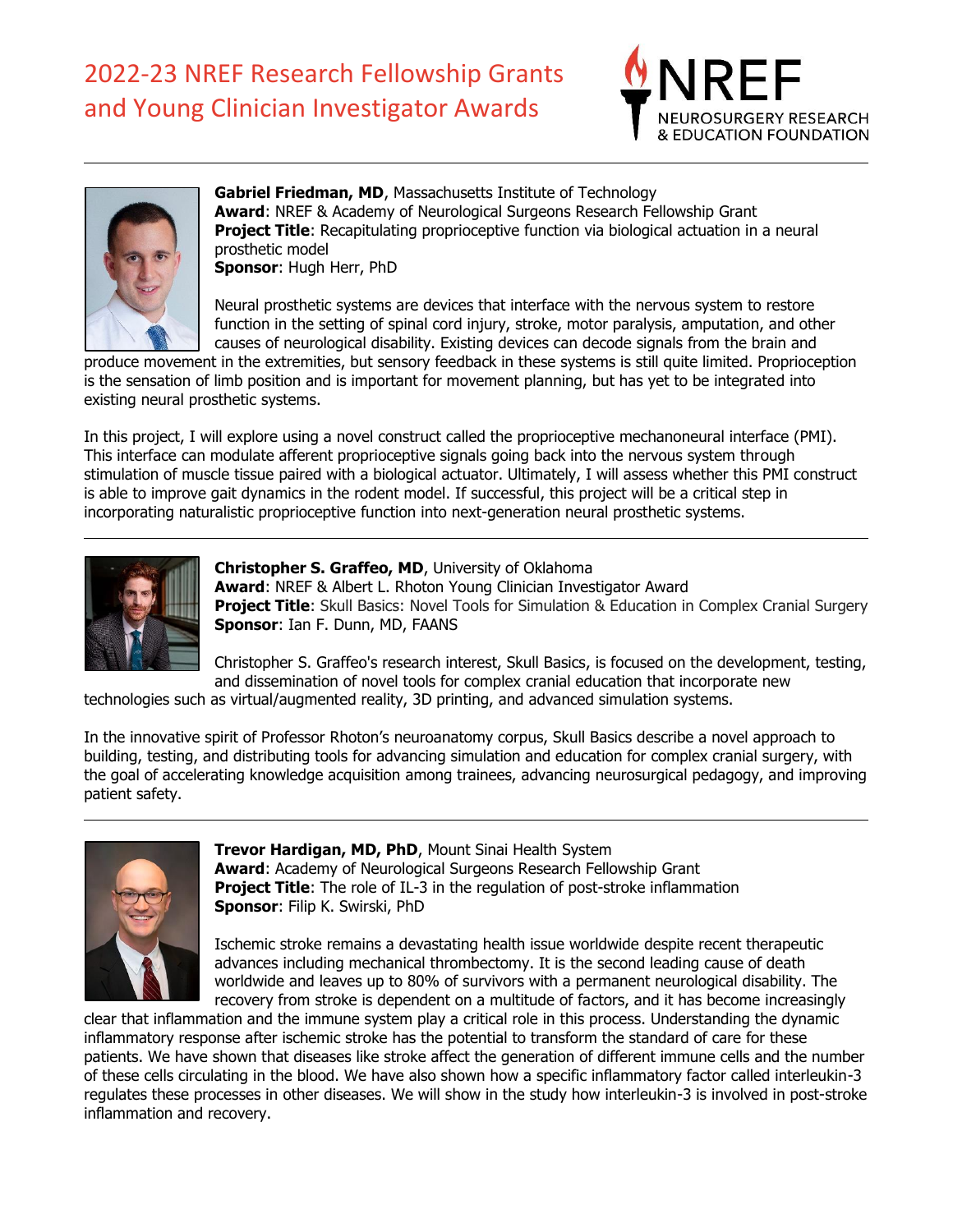



**Peter J. Madsen, MD**, Children's Hospital of Philadelphia **Award**: NREF & AANS/CNS Section on Pediatric Neurosurgery Young Clinician Investigator Award

**Project Title**: Development of CAR-T cells against claudin-6 in atypical teratoid/rhabdoid tumor

**Sponsor**: Adam C. Resnick, PhD

Atypical teratoid/rhabdoid tumor (ATRT) is a highly aggressive brain tumor that tends to affect young children. There are very limited treatment options for these children and the five-year

survival rate is less than 40%. This research sets out to test a chimeric antigen receptor (CAR) T cell therapy that uses an engineered T cell capable of binding to a specific protein on the surface of ATRT cells and initiating targeted tumor cell killing. Success of this work will form the basis of a clinical trial of CAR-T cell therapy in children with ATRT.



#### **Angela M. Richardson, MD, PhD, Indiana University**

**Award:** NREF & AANS/CNS Section on Tumors Young Clinician Investigator Award **Project Title:** Tumor selective retroviral replicating vectors for the treatment of leptomeningeal medulloblastoma **Sponsor**: Karen E. Pollok, PhD

This grant will investigate the use of a viral vector to infect tumor cells and implant a "suicide gene". This gene (cytosine deaminase) is then able to converted a benign oral medication (5 fluorocytosine) into a toxic chemotherapy drug (5-flurouracil) within the tumor cells.

Medulloblastoma is a the most common solid brain tumor in children, and preliminary data suggests that this viral vector along with prodrug is capable of spreading through, and killing, tumor cells. This grant investigates the use of this viral vector technology in the most lethal form of medulloblastoma, leptomeningeal spread, where tumors occur throughout the entire brain and spine in a mouse model of disease.



**Ashish Shah, MD**, University of Miami **Award**: NREF & Andrew T. Parsa Young Clinician Investigator Award **Project Title:** Epigenetic potentiation of immune checkpoint inhibition through endogenous retroviral immune responses **Sponsor**: Maria Figueroa

Glioblastoma is a uniformly fatal disease afflicting over 12,000 new patients yearly with a poor prognosis despite maximal safe resection and chemoradiation Therefore, novel treatment

modalities must be explored to improve outcomes for patients suffering from this disease. Although immunotherapies have demonstrated positive outcomes in some cancers, recent immunotherapy trials have failed to demonstrate success in glioblastoma. We are using a novel approach to elicit anti-tumor immune responses in glioblastoma through reactivation of endogenous retroviral elements (viral mimicry). We hope to use viral mimicry to improve responses to immunotherapy in glioblastoma patients, and ultimately translate these findings to clinical trials.